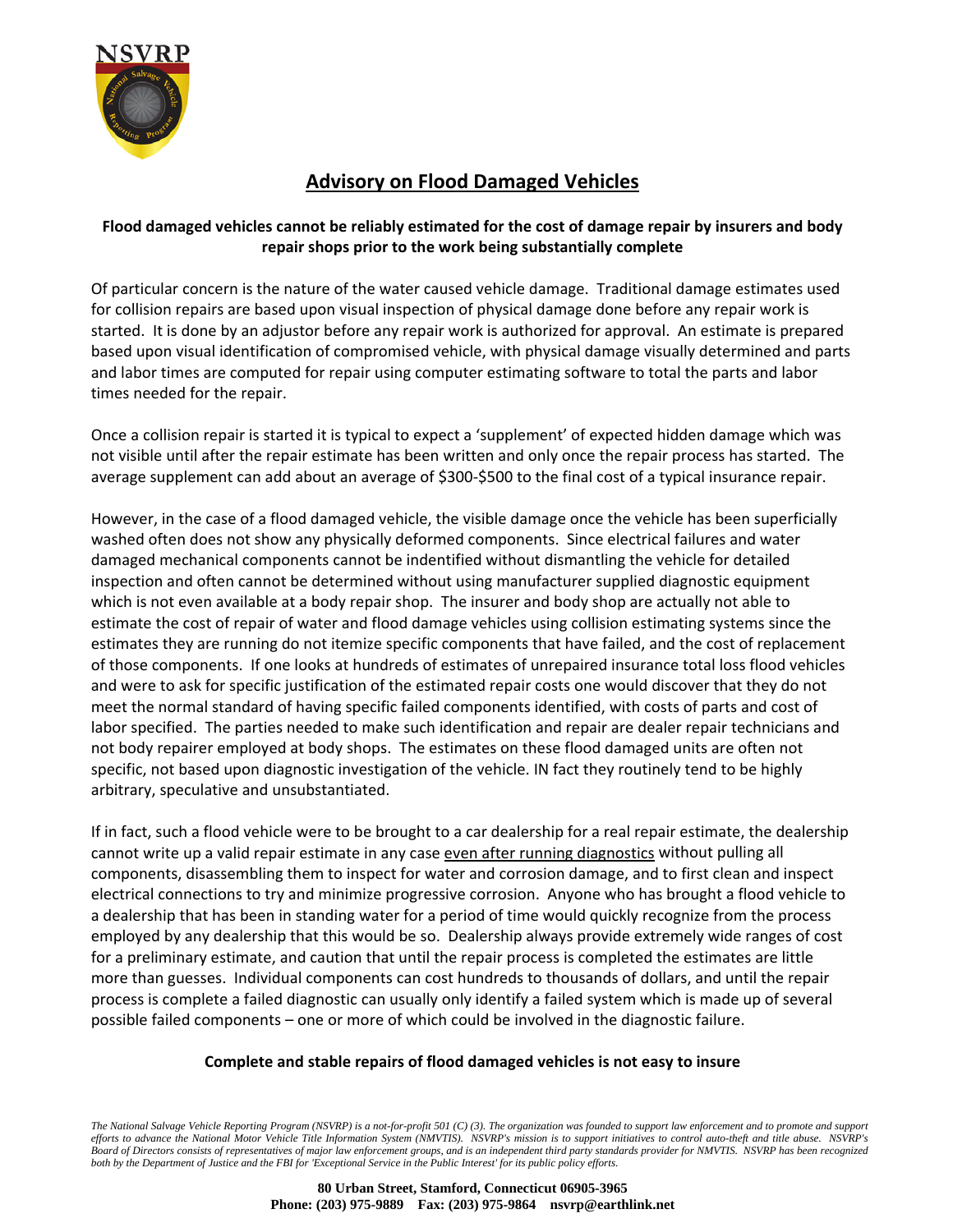

A typical collision body repair can be reasonably easy to verify fi the initial damage is known. The repairs can be inspected, the vehicle checked for alignment and drivability, and the vehicle can be checked with diagnostics. A good test drive can also check for noises, rattles, steering and acceleration, gear shifting, and the general comfort of a repair. Fit and finish of the paint job can also be easily inspected by a qualified party.

When electrical components have failed – either intermittently or solidly – the components have to be removed individually and substituted on a trial and error basis to determine which are failing and then they would need to be individually replaced and tested before a successful system test using manufacturer supplied test equipment can determine that a system is functioning. That is a very laborious process that only a dealer repair shop can do and which is far beyond the scope of what a body repair shop used by an insurance estimator can do to prepare an estimate. Many of these components are also quite costly, and can add thousands of dollars to the cost of the repairs.

The placement of these components in modern vehicles are throughout the vehicle, including under the base of the seats, in the side panels near the base of the vehicle, and even under the floor mat in the side and bottom of the truck area. As such water damage that reaches no higher than the lowest few inches of the vehicle interior can render a vehicle severely compromised.

Adding to the problem is that this water damage can also be progressive. Components can fail over time even if they at first seem to be working. Electrical wiring can corrode, and signal connects that worked shortly after the flood event has been dried out can fail progressively over time to a point that the vehicle cannot work reliably without a total replacement of many electrical components and wiring.

Airbag systems that worked can also have progressive electrical failures in wiring and sensors over time.

Finally water can damage engines and other drive‐train, steering and brake system components. Some damage can be severe and immediate; others can fail progressively over time.

A true validation of the completed repair is often impossible to verify and insure – even by a highly qualified repair specialist since much of the damage may only surface over time.

#### **Flood vehicles are easy to sold in ways that defraud the public – especially over the Internet**

These flood vehicles – since they often have no physical impact damage can be washed and prepped, and can be sold in a way that disguises the current and progressive damage. Buying them over the Internet where the bidder is not present and where the sales take place on an 'as is' 'where‐is' basis opens great opportunities for consumer fraud to take place.

Many examples of fraud resulted from Katrina cars – including a large number that were the result of commercial parties transferring and reselling insurance total loss vehicles through salvage auctions and over the Internet.

Partly as a result of Katrina, the National Motor Vehicle Title Information System (NMVTIS) was finally implemented. It is important that we insure reporting of these flood damaged vehicles – both by insurers,

*The National Salvage Vehicle Reporting Program (NSVRP) is a not-for-profit 501 (C) (3). The organization was founded to support law enforcement and to promote and support efforts to advance the National Motor Vehicle Title Information System (NMVTIS). NSVRP's mission is to support initiatives to control auto-theft and title abuse. NSVRP's Board of Directors consists of representatives of major law enforcement groups, and is an independent third party standards provider for NMVTIS. NSVRP has been recognized both by the Department of Justice and the FBI for 'Exceptional Service in the Public Interest' for its public policy efforts.*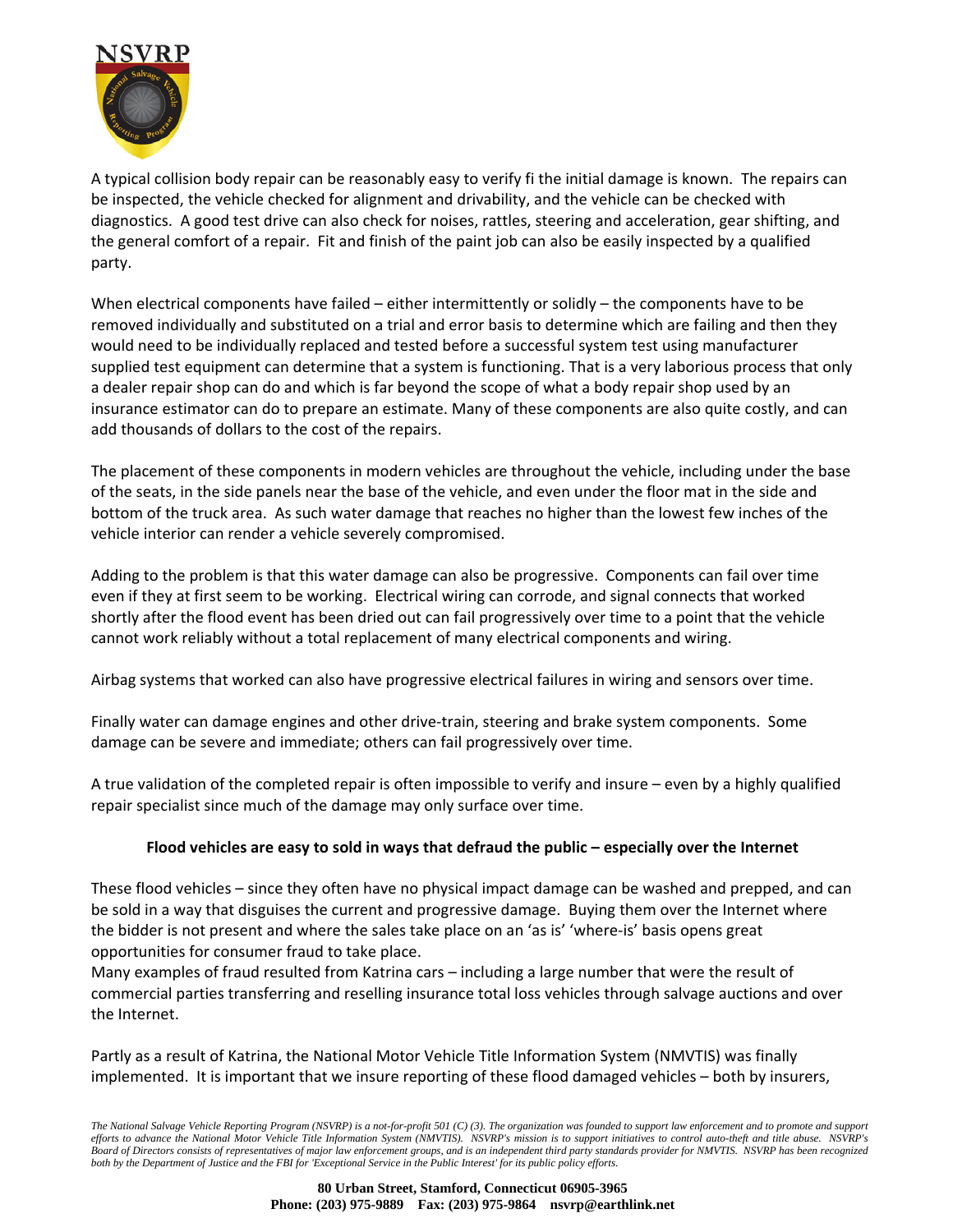

parties that handle abandoned vehicles, and by others engage in the commerce of automobiles who are subject to NMVTIS reporting to help minimize the great risks for public fraud and for safety concerns that will flow from the undisclosed resale of these flood damaged vehicles. Since many of these units are also saltwater damaged vehicles, the risk of progressive and non-restorable damage is very great, - and rapid and proper reporting of the flood status of these units is imperative. Efforts by parties to subvert and bypass the reporting process should be dealt with quickly and sternly.

Note: The following presentation is a description of how one specific cosmetic repair was done to a water **damaged vehicle where there was no material electrical, mechanical or other damage to the vehicle.** 

Even in this simple case the repair is a complex process, but when there is any electrical corrosion or there **is general water damage to mechanical components assurance of a complete repair is far more expensive and may be impossible to complete with total assurance of sustainability and completeness . In addition, much damage will be progressive and over time will exhibit continual system failures that can render a vehicle intermittently or even terminally inoperable. This presentation was made by a repairer based in** Great Brittan, and while not applicable to cleaning cosmetic water damage to any specific vehicle, it does **show that even the simplest water damage repair requires a great deal of careful work.**

*The National Salvage Vehicle Reporting Program (NSVRP) is a not-for-profit 501 (C) (3). The organization was founded to support law enforcement and to promote and support efforts to advance the National Motor Vehicle Title Information System (NMVTIS). NSVRP's mission is to support initiatives to control auto-theft and title abuse. NSVRP's Board of Directors consists of representatives of major law enforcement groups, and is an independent third party standards provider for NMVTIS. NSVRP has been recognized both by the Department of Justice and the FBI for 'Exceptional Service in the Public Interest' for its public policy efforts.*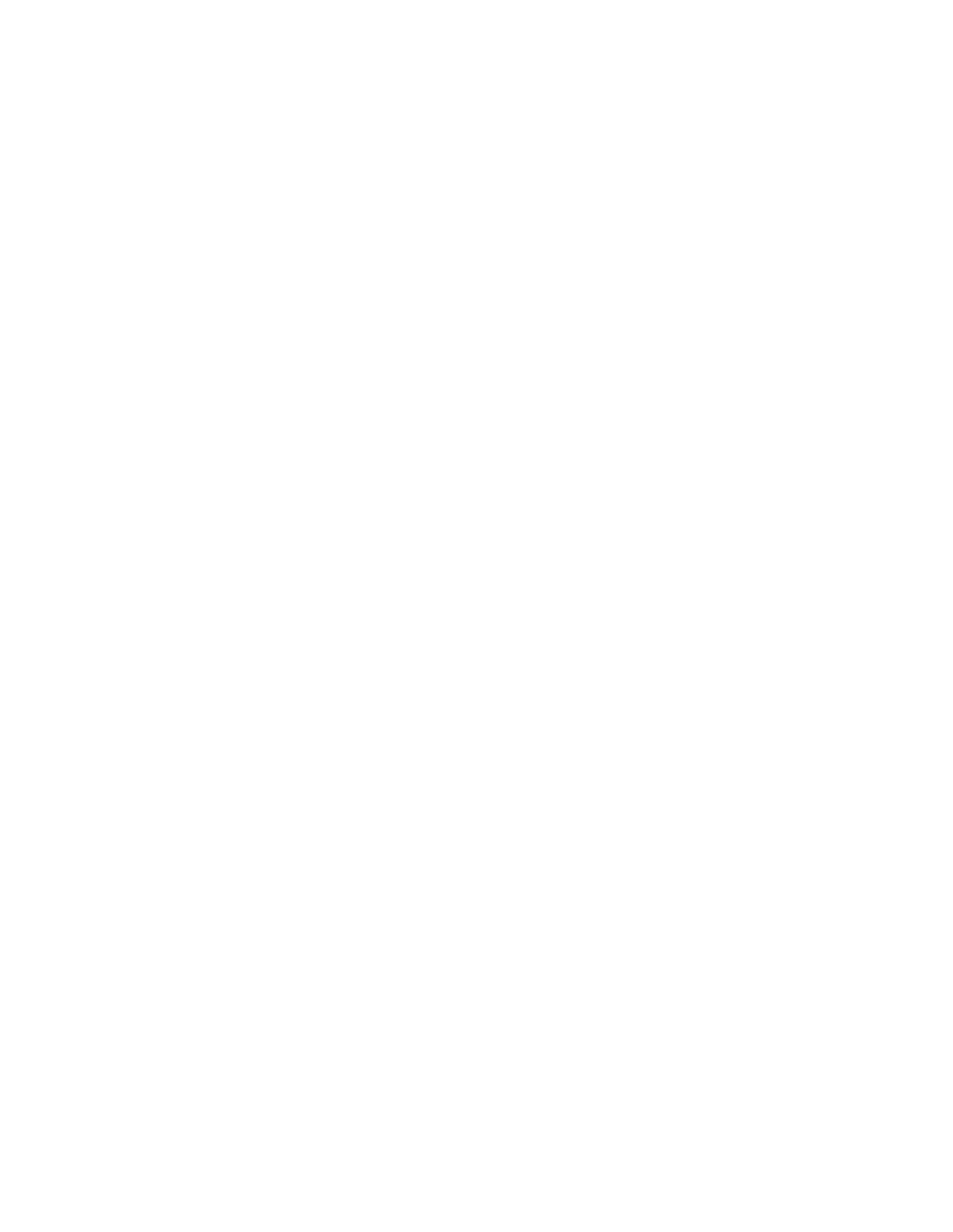# **Flood Damaged Car Restoration**



We received a Ford Focus from an insurance company. We have seen quite a few flood damaged cars and we have become quite expert in dealing with water damage -- in fact in the same week we treated a taxi that had stalled while crossing a deep ford. This Ford Focus had been caught out by a burst water main which meant that the water involved was fairly clean - last year, Gary's car was flooded when heavy rain made the drains back-up - this water wasn't quite as clean as it contained sewage! In such cases we wear protective clothing. We have developed a process that can deal with virtually any level of contamination and we use the same technique on all flooded cars. Luckily, that was not the case with this vehicle.

We arranged for the car to be collected on a transporter - although the water hadn't caused much mechanical or electrical damage and the car was drivable, the seats were soaked and there was flood water sloshing around in the foot wells. The car had been sitting for a while and it also begun to smell. We can arrange transporters from anywhere in the country (or Europe) at very reasonable rates and in this case it was considered to be the best option.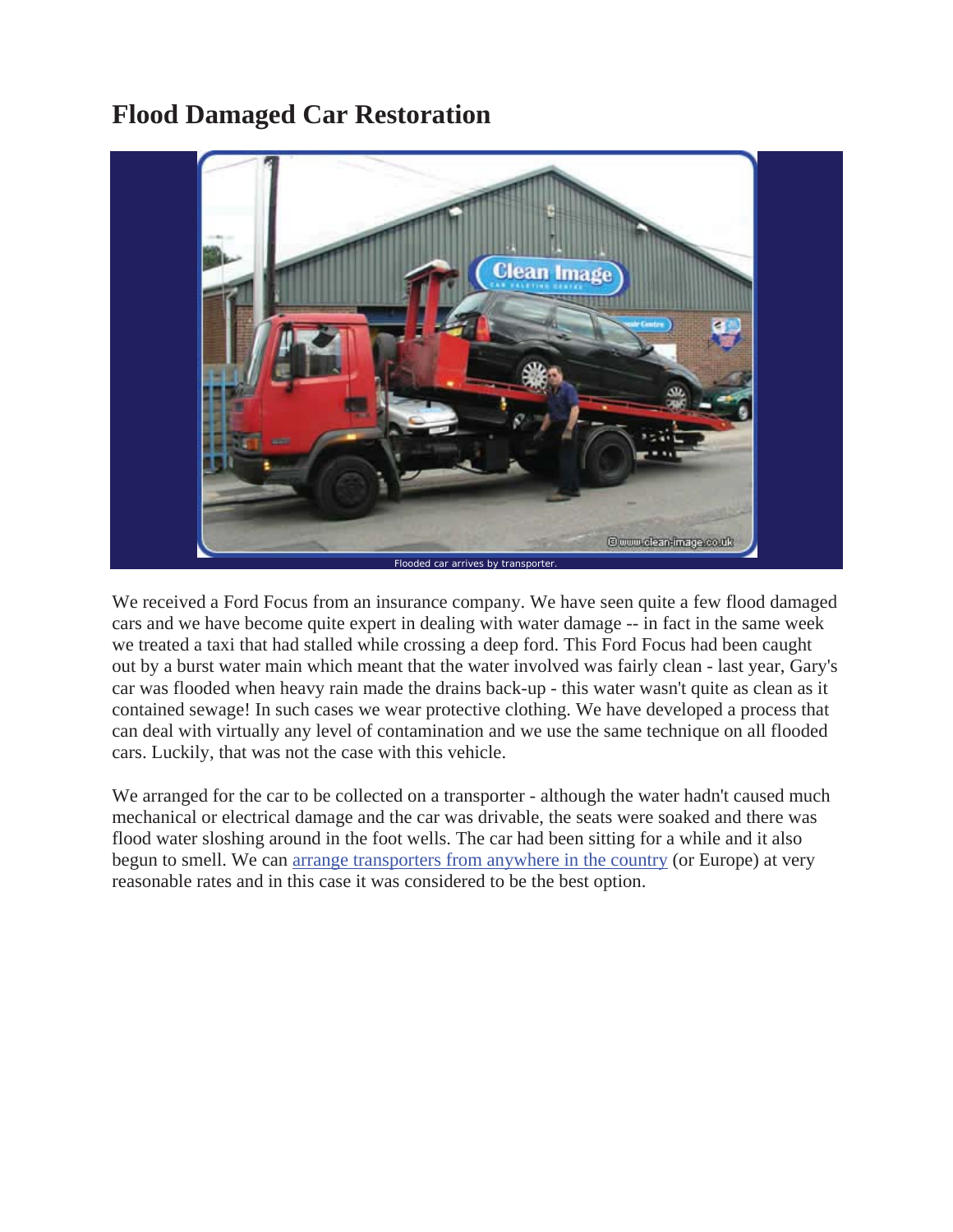

While the car was floating down the flooded road, it had sustained some minor crash damage (shown in photo above) and this problem was to be dealt with by a body shop after we had cleaned up the interior, so other than a wash to clean up the silt, there was no need for us to do anything with the exterior, the body shop would prefer to do this themselves.

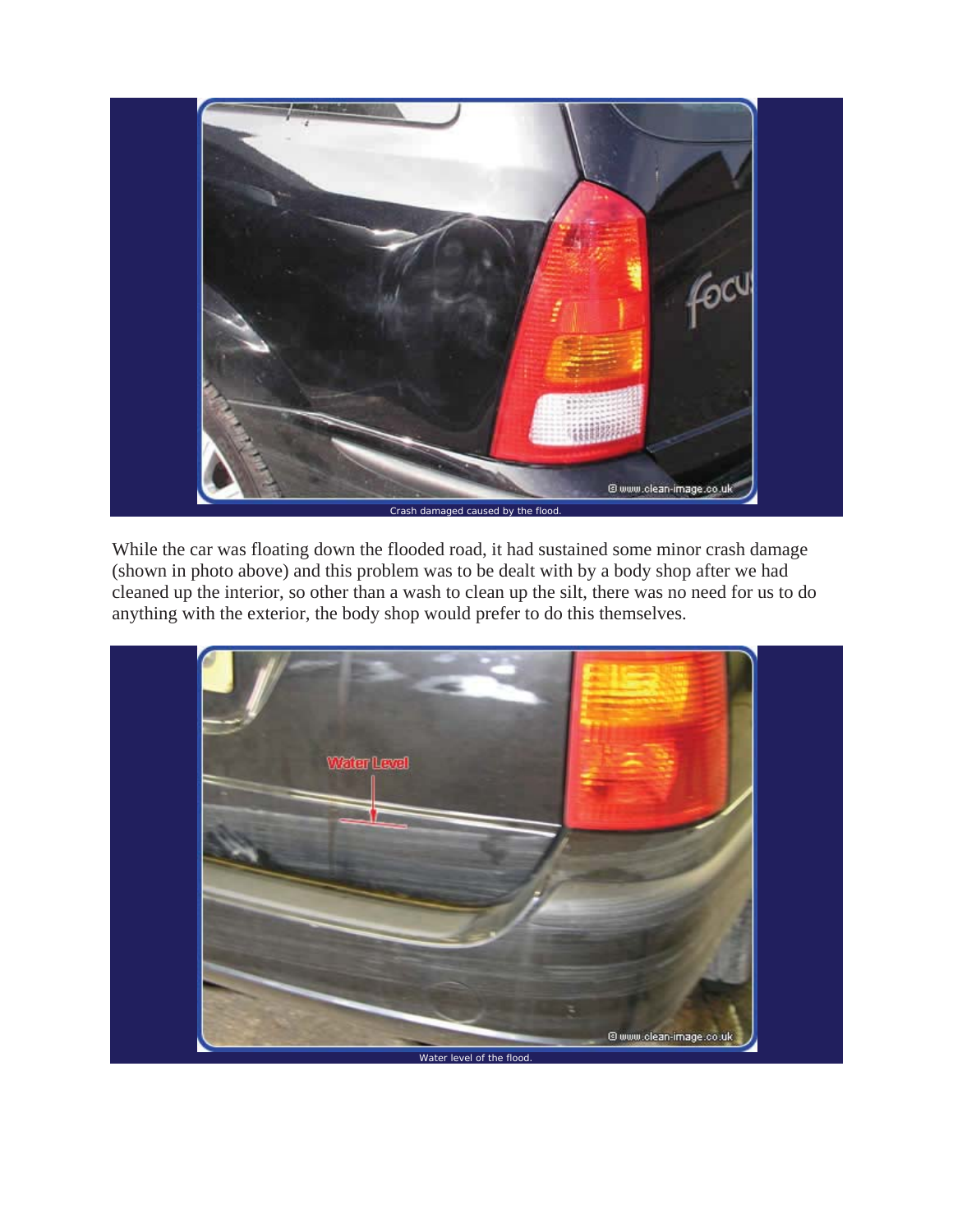The photo (right) shows the 'tide marks' which are well above the level of the bottom doors and boot. The interior was filled with water, and although this water was clean when it left the water main, it had picked up plenty of mud and clay which made up a silt that coated everything.



The water level was far above the level of the base of the seats, *but luckily below the level of most of the electrics.*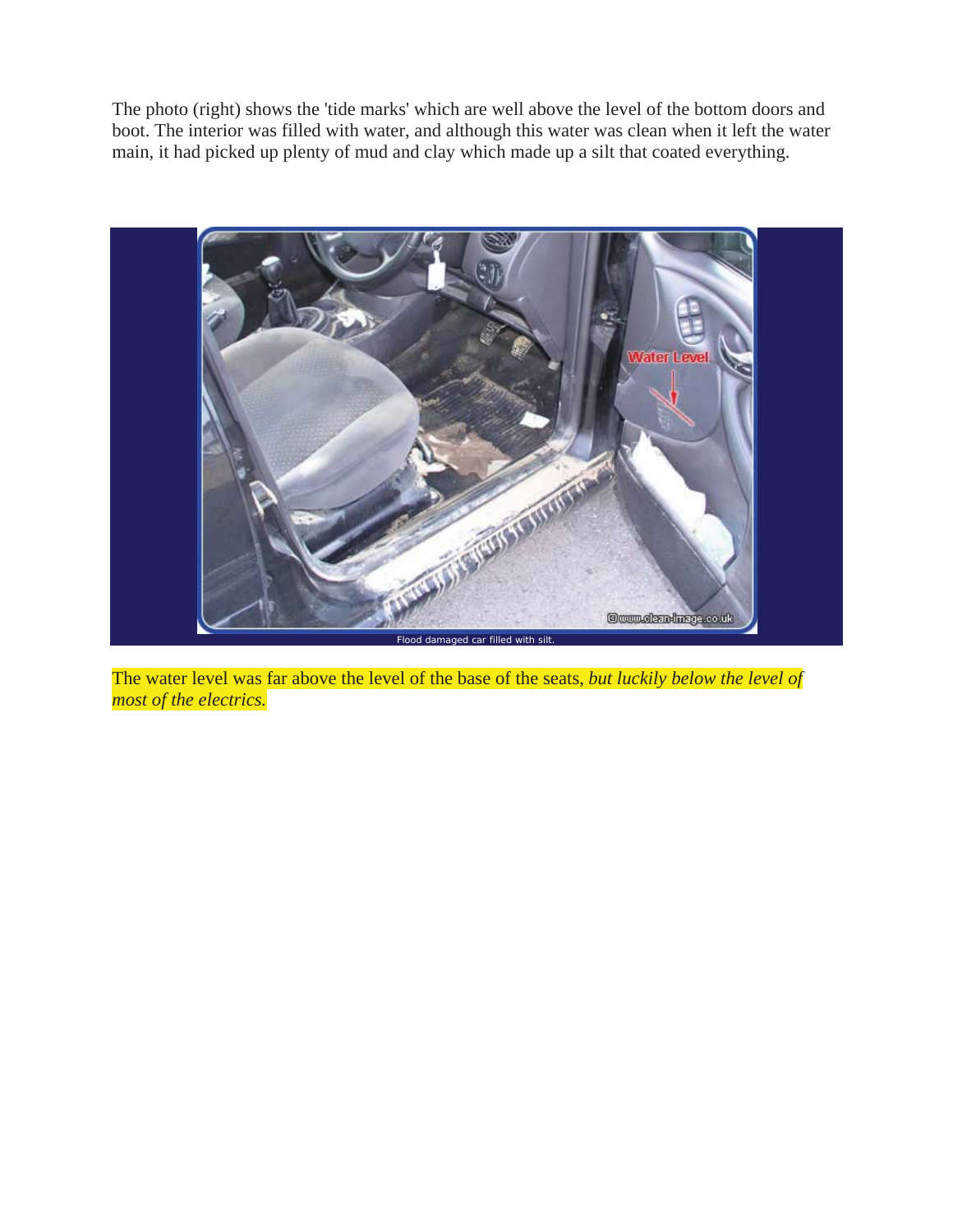

However, removing the silt is no easy task! To properly treat this car we need to take it apart piece-by-piece, clean it, disinfect it, and put it back together.



Everything in the car had become sodden, including maps and papers which had floated around and disintegrated.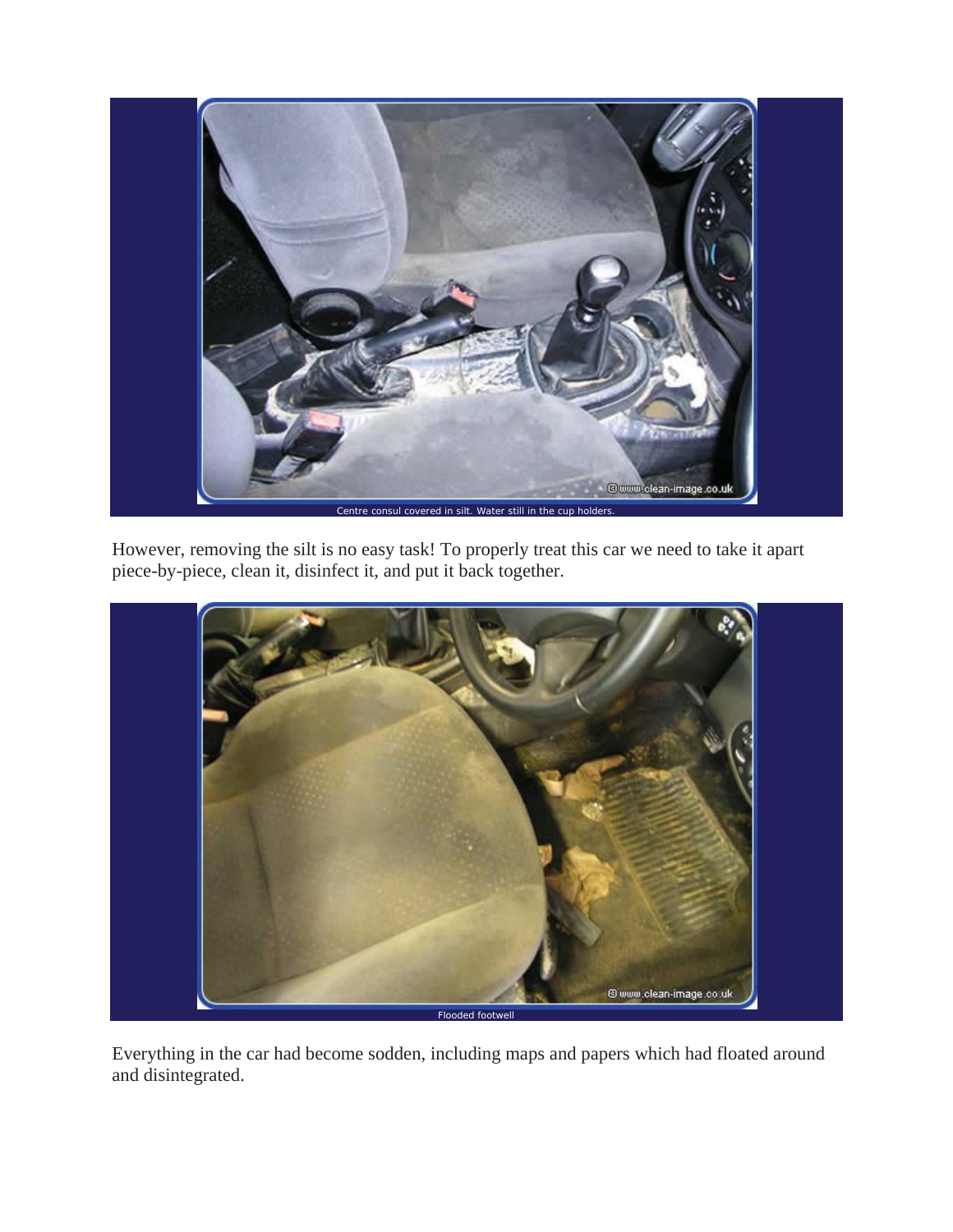

This above shows the silt on the door shuts. This amount of silt is also on the carpets and seats, to avoid any problems in the future with odours, this will all have to be washed out.



Our first stage is to wash off contamination from the outside of the vehicle, we use a special disinfectant that runs through our hot pressure washer. We use the same products that are used in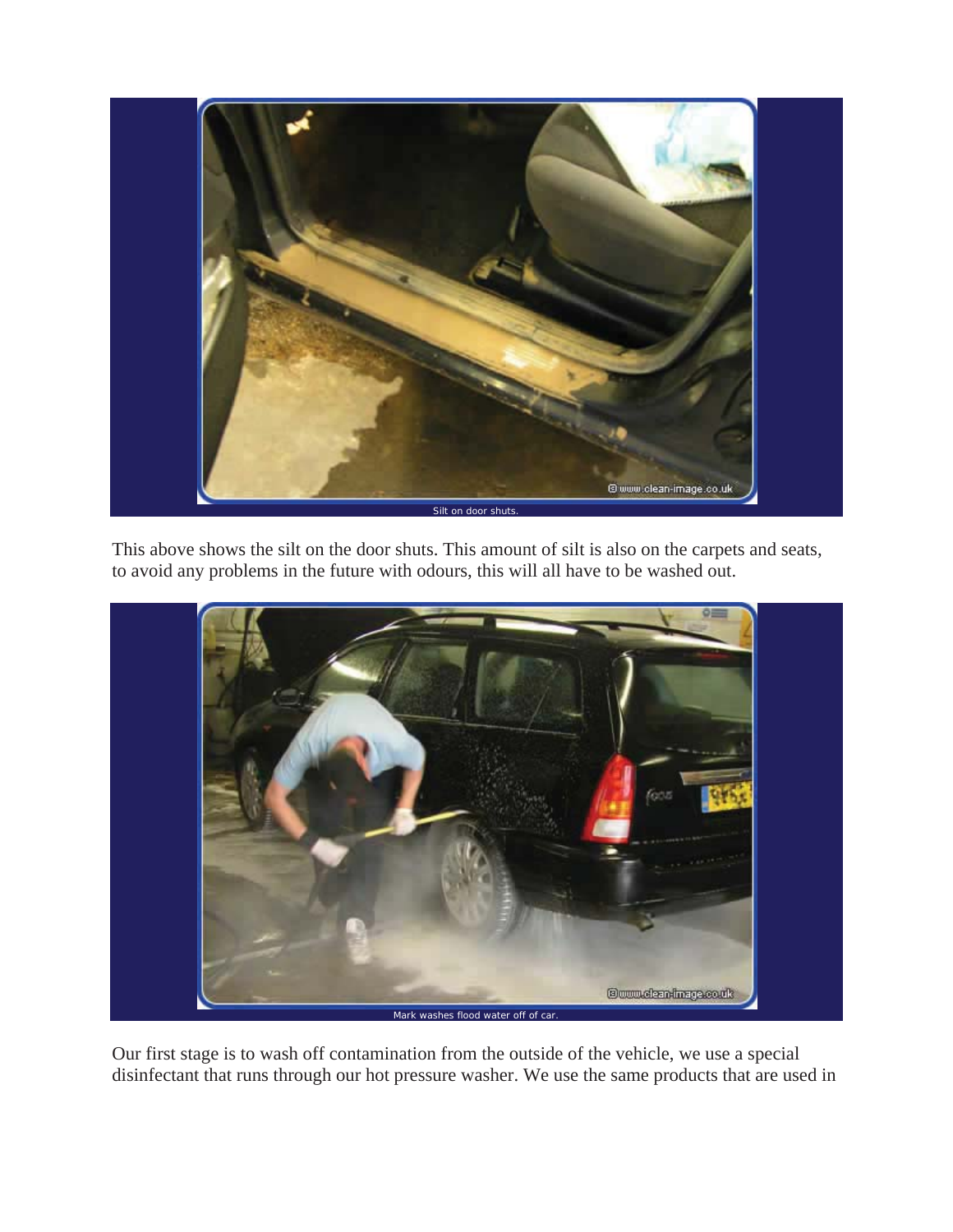treating flooded houses, and many of the same techniques. The car was cleaned in detail, including the wheel arches and the underside.

We also sprayed the whole interior with enzymes. Right away this process made a large difference to the smell of the vehicle which up until this point had smelt much like a swamp.



We then began dismantling the interior, removing the back seats and boot carpet. (A.K.A. Trunk Carpet in the U.S.)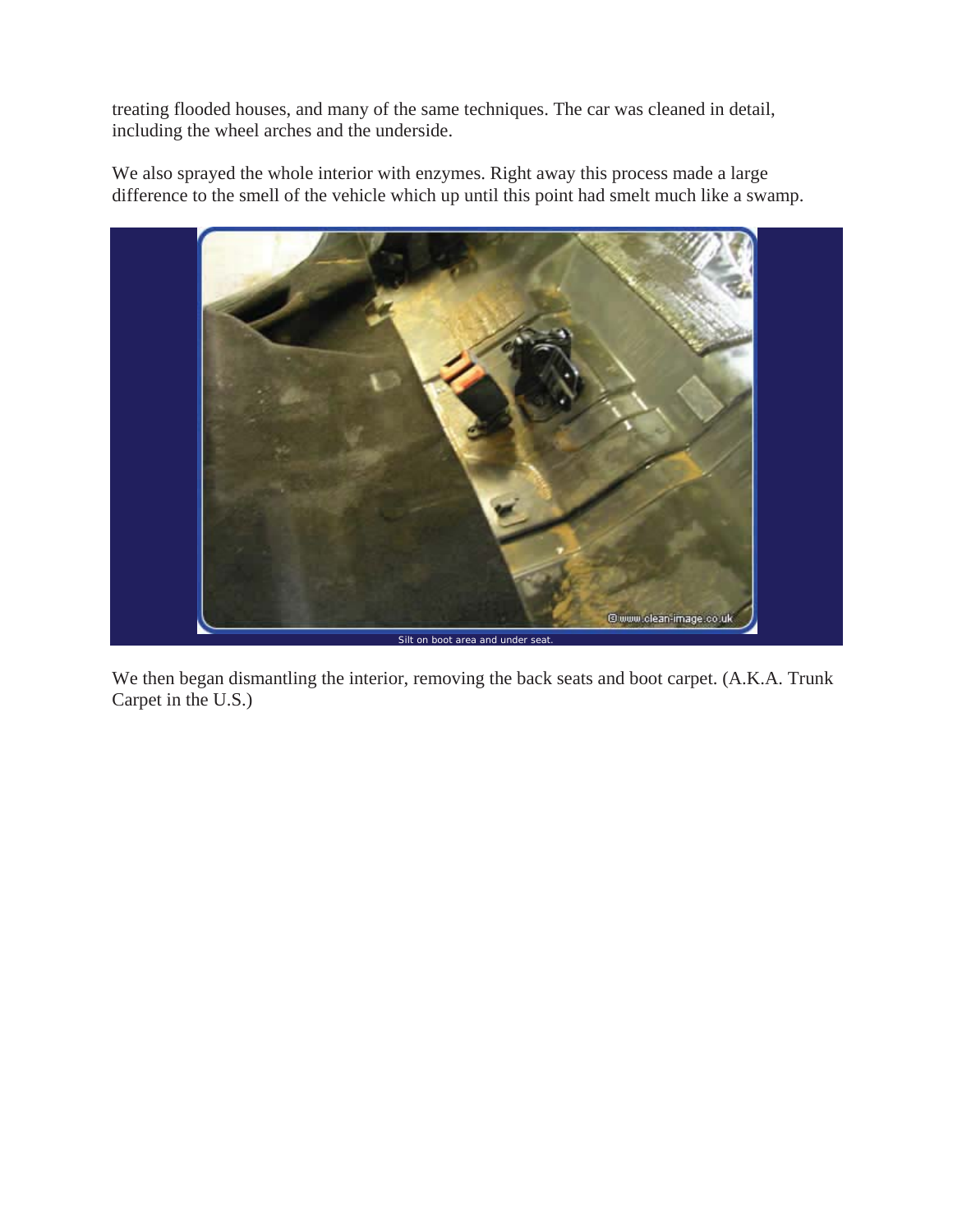

The photos above and below show the clay silt deposited by the flood water.



As each item was removed from the car it was cleaned and disinfected. Many of the items could be washed using a hot pressure washer with disinfectant run through it.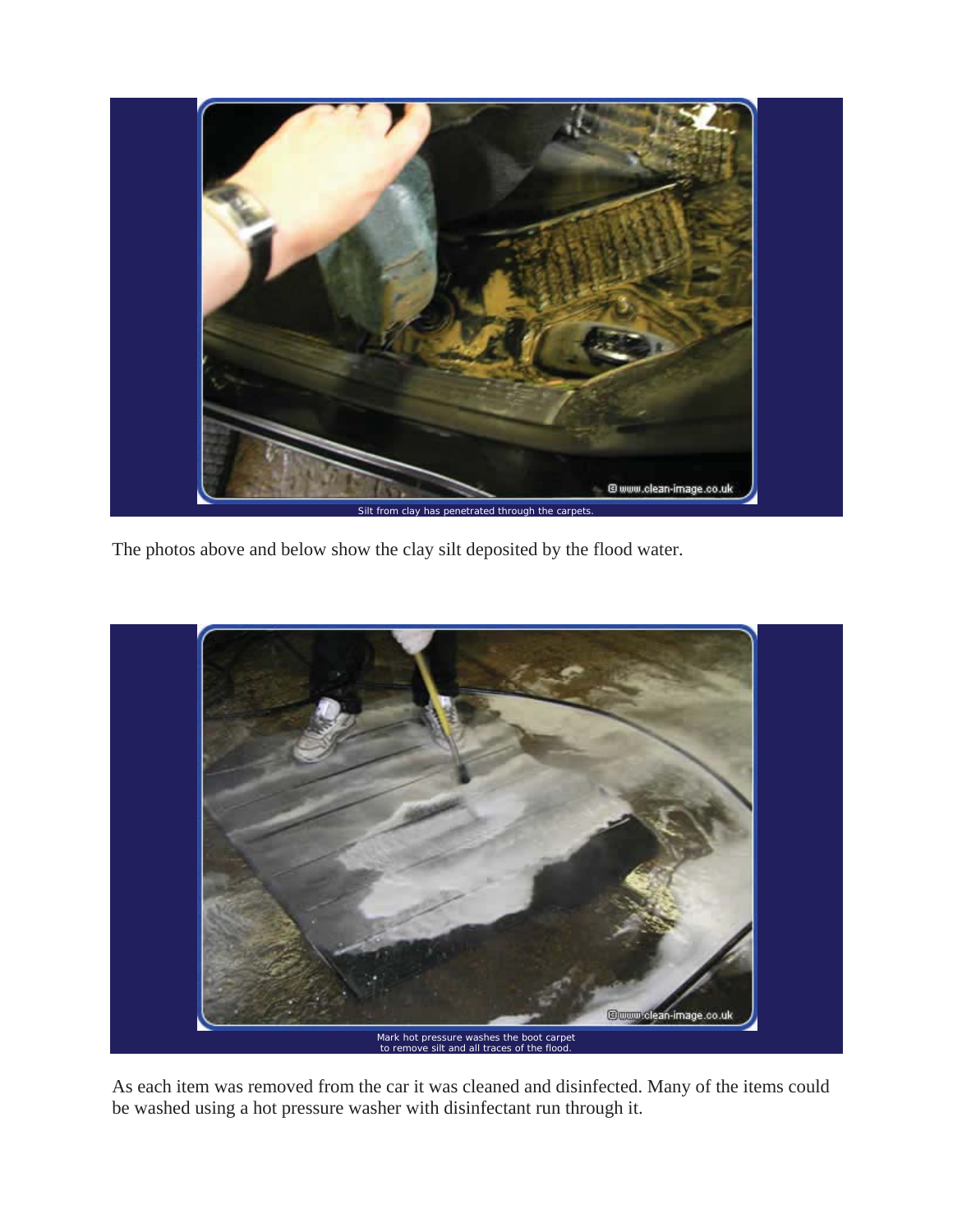

Our pressure washers are far more powerful than the kind found on petrol station forecourts and we can increase the temperature up to 80° Celsius. This means that we can blast the dirt and the silt right out of the carpets.

As soon as each item was washed, it was hung to dry - this is actually the slowest part of the process, as it's no good us placing the upholstery back in the car if it is still wet. The seats and the carpet underlay are very thick and can take a long time to dry, even when we use air blowers and dehumidifiers.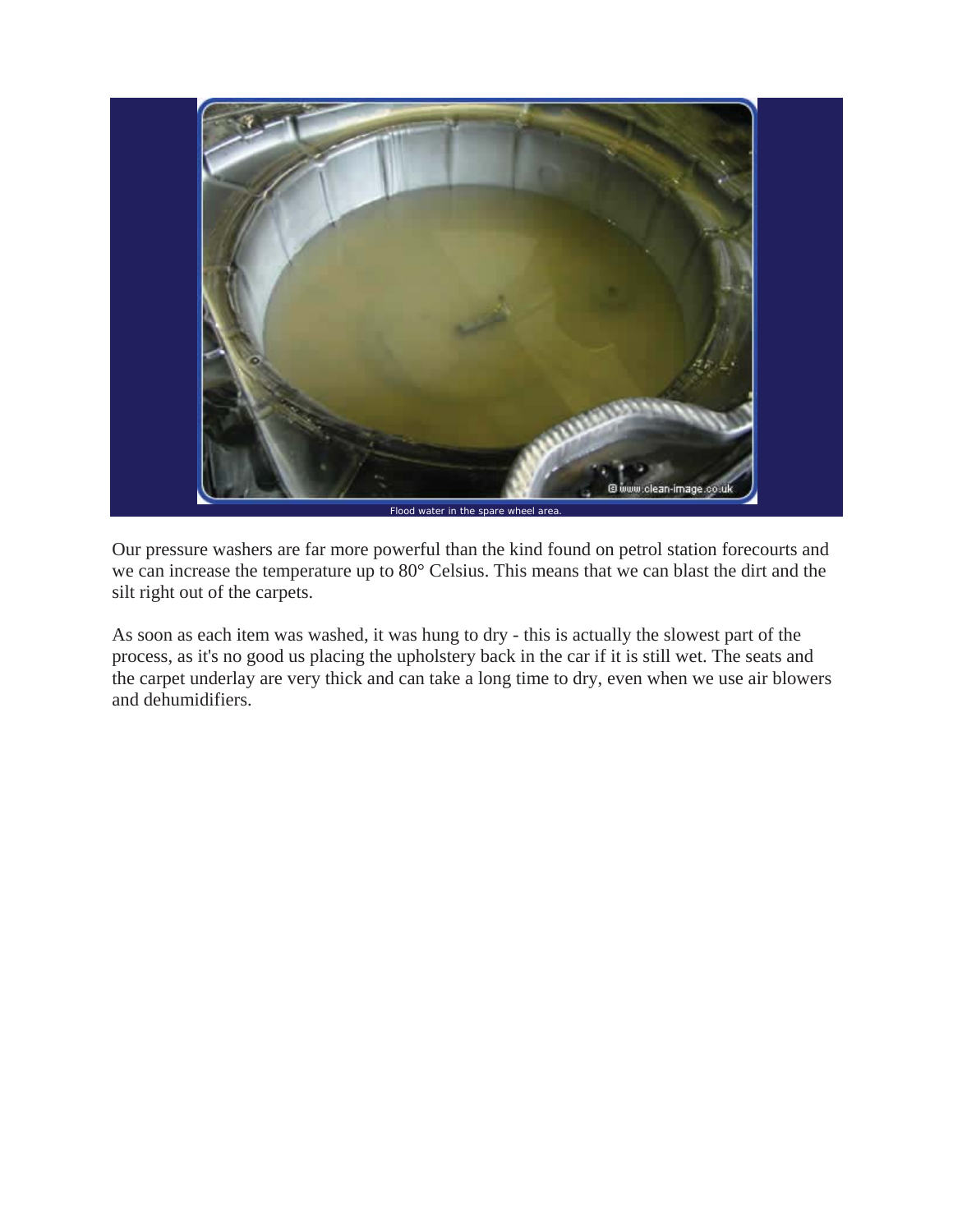

With seats and carpets removed, we were left with a bare shell that was full of dirty water (although disinfectant had already been added) The photos above and right show just how much flood water was still in the car.

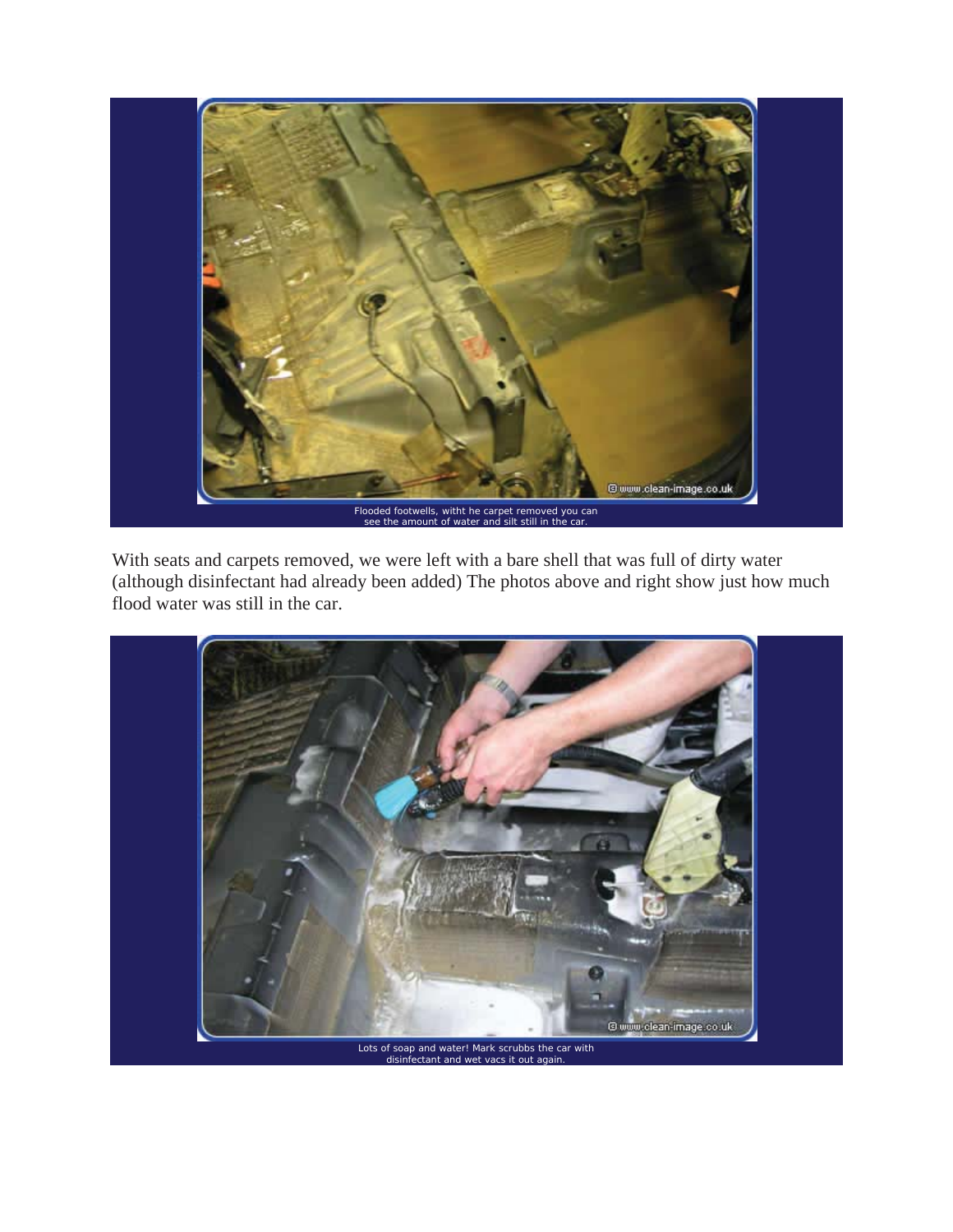We used an extractor (wet vacuum cleaner) to remove the water, and to wash the interior down further. Above you can see Mark working with a brush and soap spray.



We used an extractor (wet vacuum cleaner) to remove the water, and to wash the interior down further. Above you can see Mark working with a brush and soap spray.



To remove the smell of the flood, we fogged the car with a fragrance.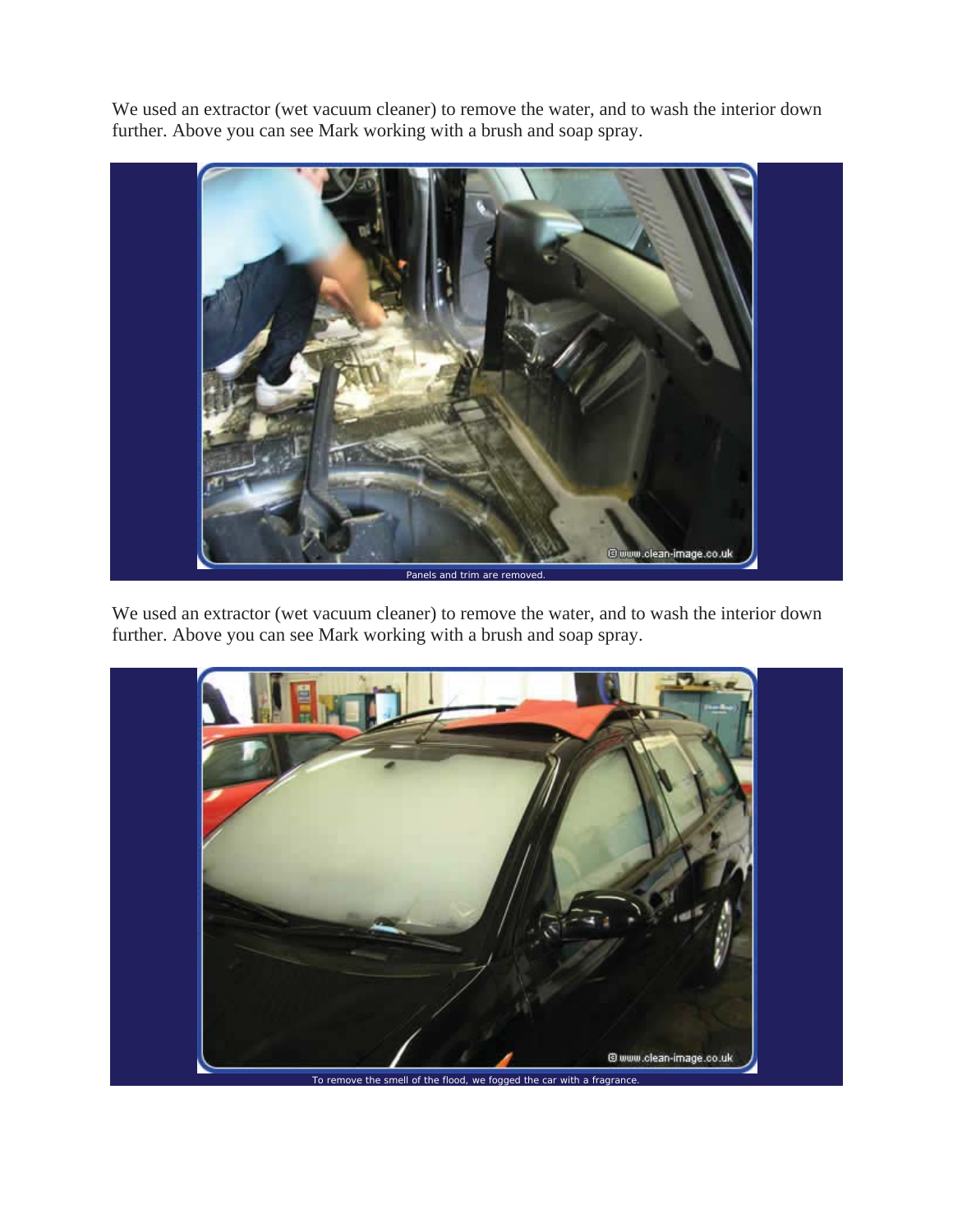Once clean, the car was fogged while most of the interior removed.

By using a fogger (atomizer) to turn our chemical products into a fog, they are able to permeate through every area of the car. We use the same chemical treatments that are used in restoring flood damaged houses and commercial buildings.



As you can see from the photo above, the fog finds every gap and will find it's way into all the nooks and crannies. While the atomizer is pumping out the fog, we often use an air blower to help circulate the fog, we also put the car's heating system on so that the fog flows down the air vents.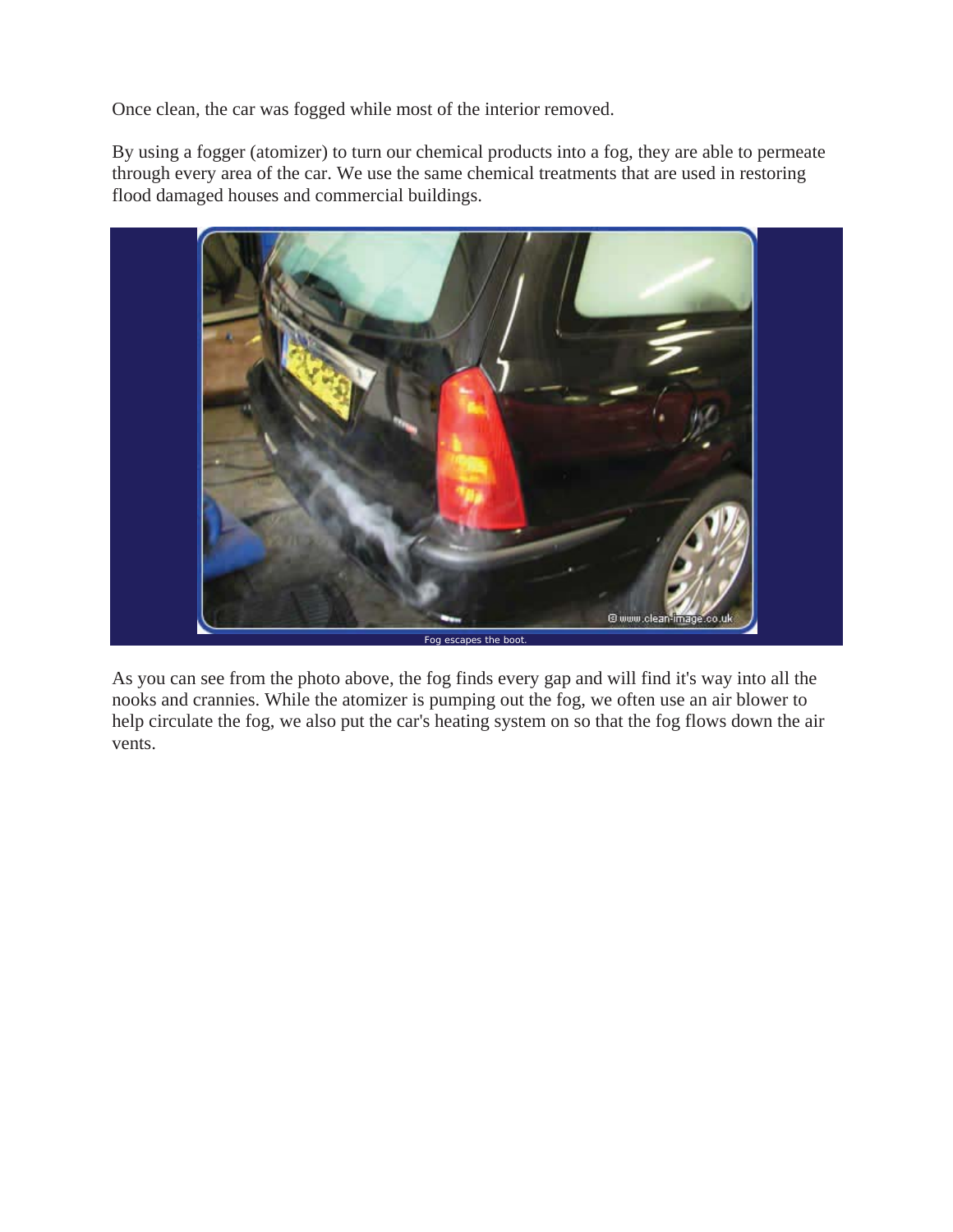

As each item was removed from the car it was cleaned and disinfected. Items such as the seats had been treated with bio-active enzymes shortly after we had received the car and so had been given plenty of time to work. Although similar in principal to enzymes used in some domestic products, the enzymes we use are especially designed for this kind of work undertake. We are told that given time, our fast acting enzymes can penetrate one meter of concrete. After activation, we apply pure enzymes to the car, they will not attack any living thing and so are totally safe, but they will eat anything that bacteria can eat, and when the bacteria starves and dies, they then eat the bacteria.

The above photo shows the state of the seats before washing. As these contained no electrical gizmos such as heating elements, air bags or sensors, we were able to flush them through with lots of water - giving them a shampoo isn't quite enough in these cases as they contain a lot of silt, plenty of hot water is the answer for flushing them through and washing the sediment away. Of course, we did shampoo them after we washed them. Luckily, the sponge padding inside the seat is molded and tends to have a rather smooth shiny surface that the silt won't penetrate.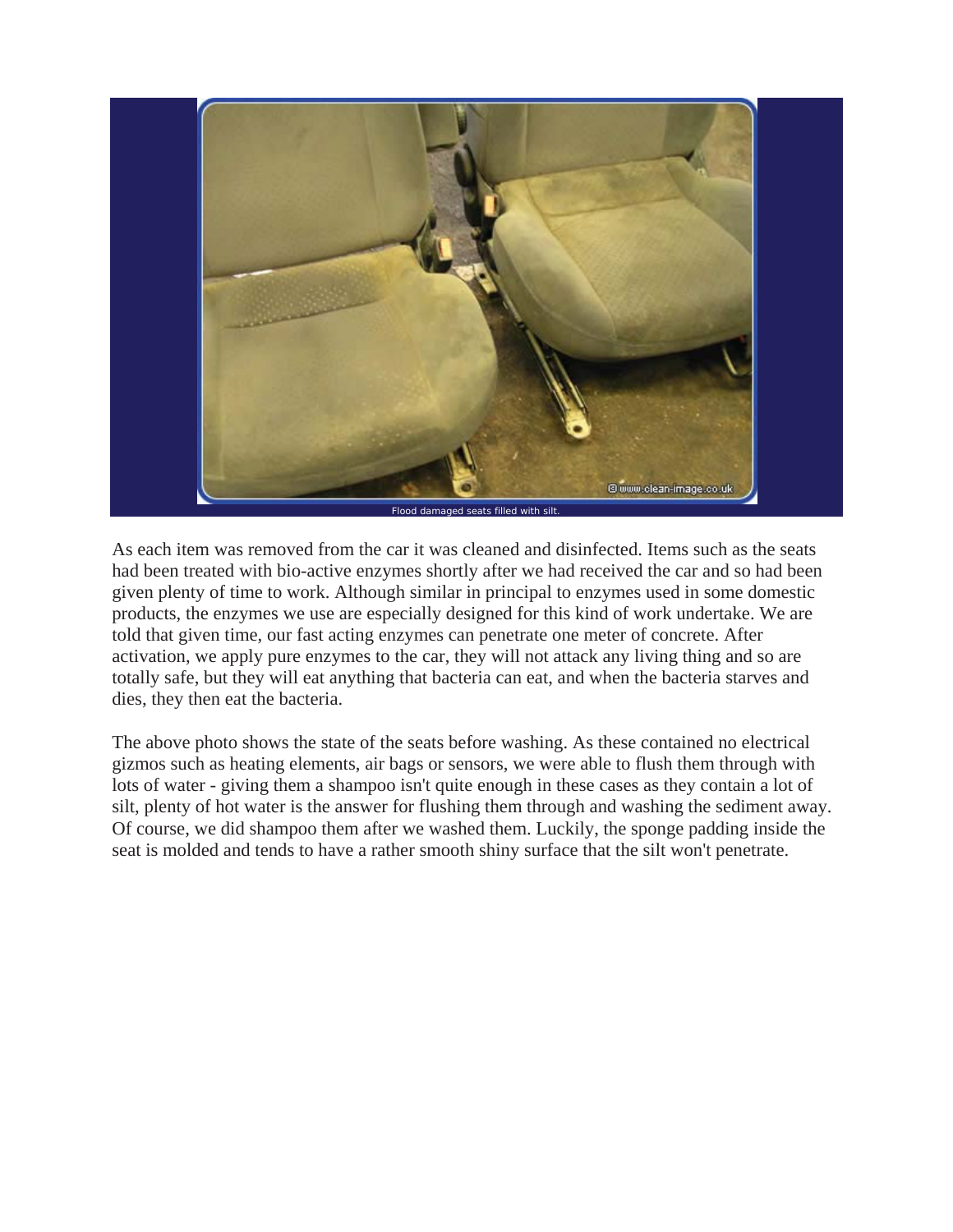

We were also able to pressure wash the carpets and underlay with disinfectant and hot water. These items are made from synthetic materials and are quite safe to wash in this way, although carpet underlay can be delicate and may not stand up to pressure washing. Sometimes in cases of flood damage it may be preferable to replace the underlay, but in this case we were able to salvage it.

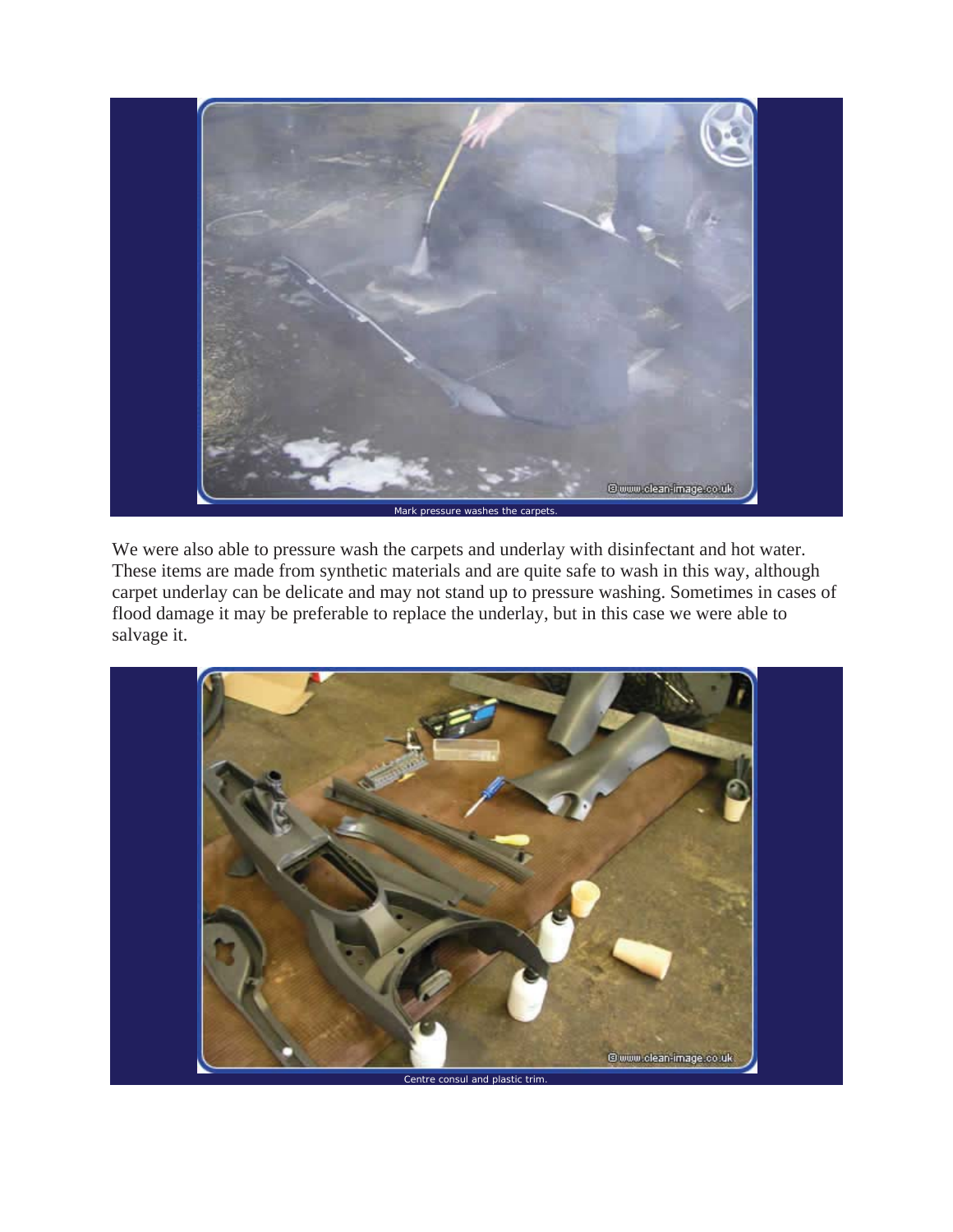The centre console, plastic trim and panels was also cleaned and disinfected. If you were thinking that Mark drinks too much coffee, the plastic cups are used for keeping screws and clips in so that they don't get lost - you may often see them in our photos, now you know why! The white bottles are special fragranced chemicals that we use for odour elimination.



We were able to start drying out the car before the final parts were removed.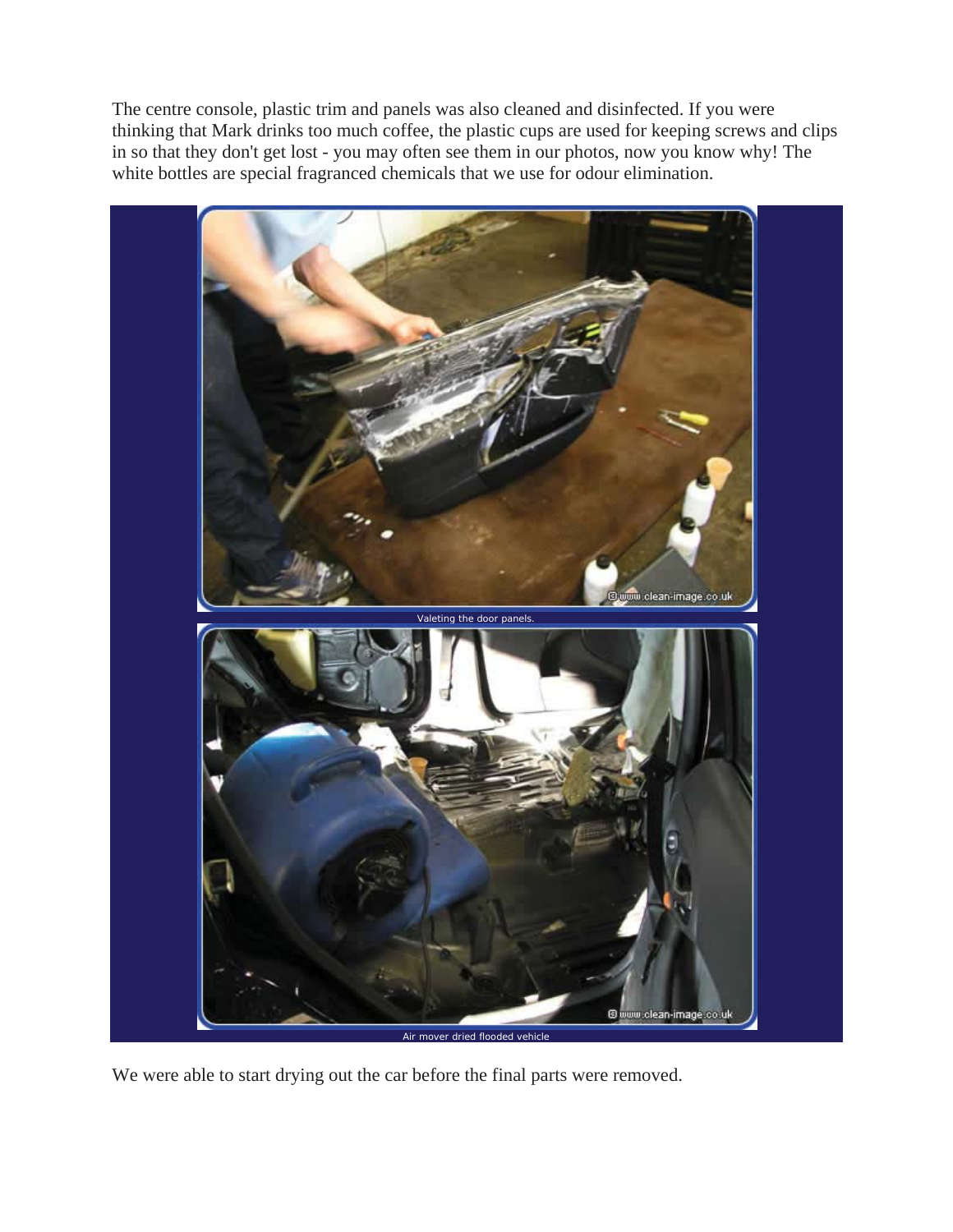We used an air blower to circulate air inside the vehicle, and we also used an industrial dehumidifier to ambient dry the vehicle and it's parts.



Although the door panels were sealed with a skin, flood water and silt had still managed to find it's way inside.

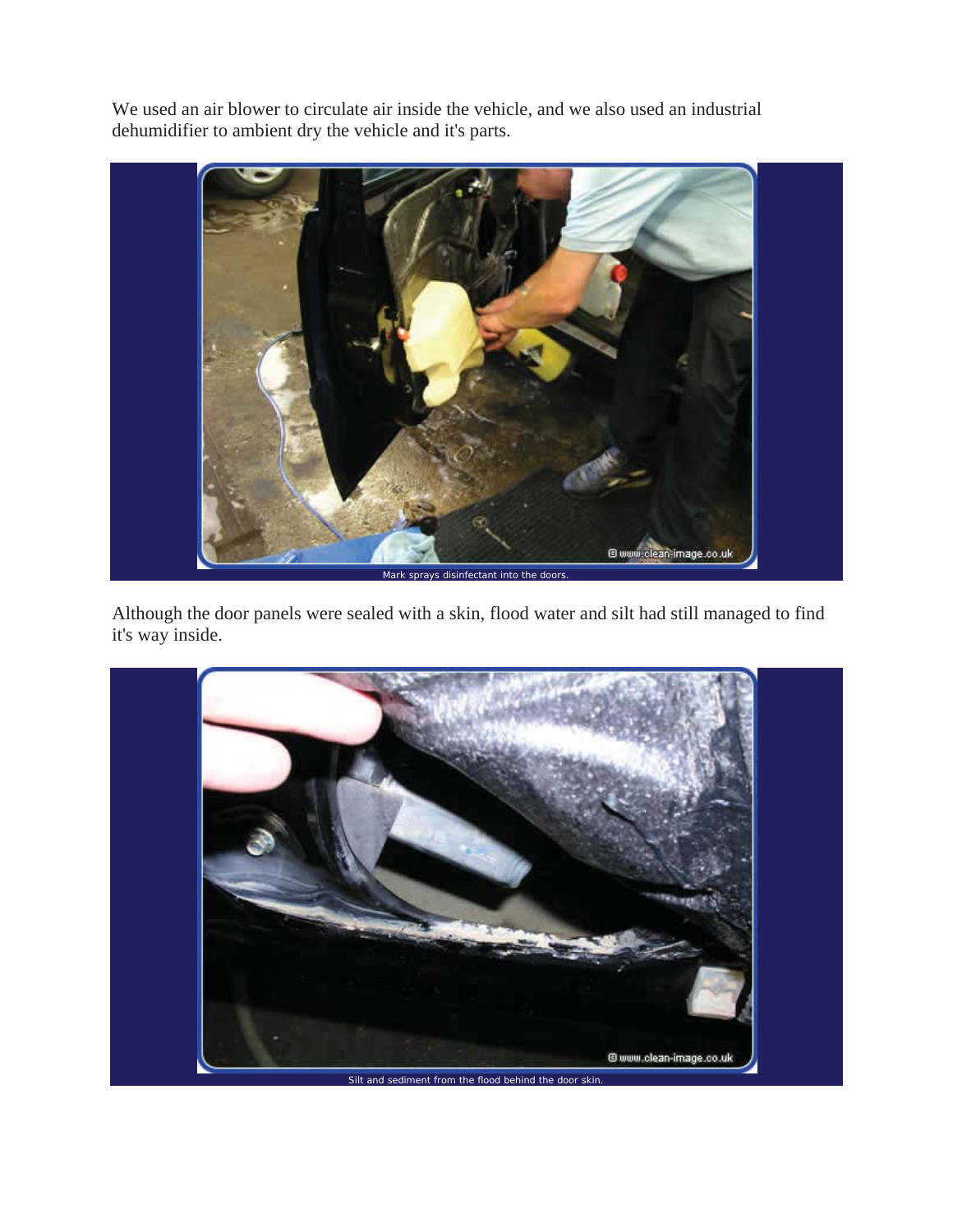In the above photo, Mark pulls back the door skin to reveal the sediment - this too was cleaned and disinfected.



We then began to re-assemble the car.

The photo above shows the carpet underlay in place, freshly cleaned and dried and as good as new.

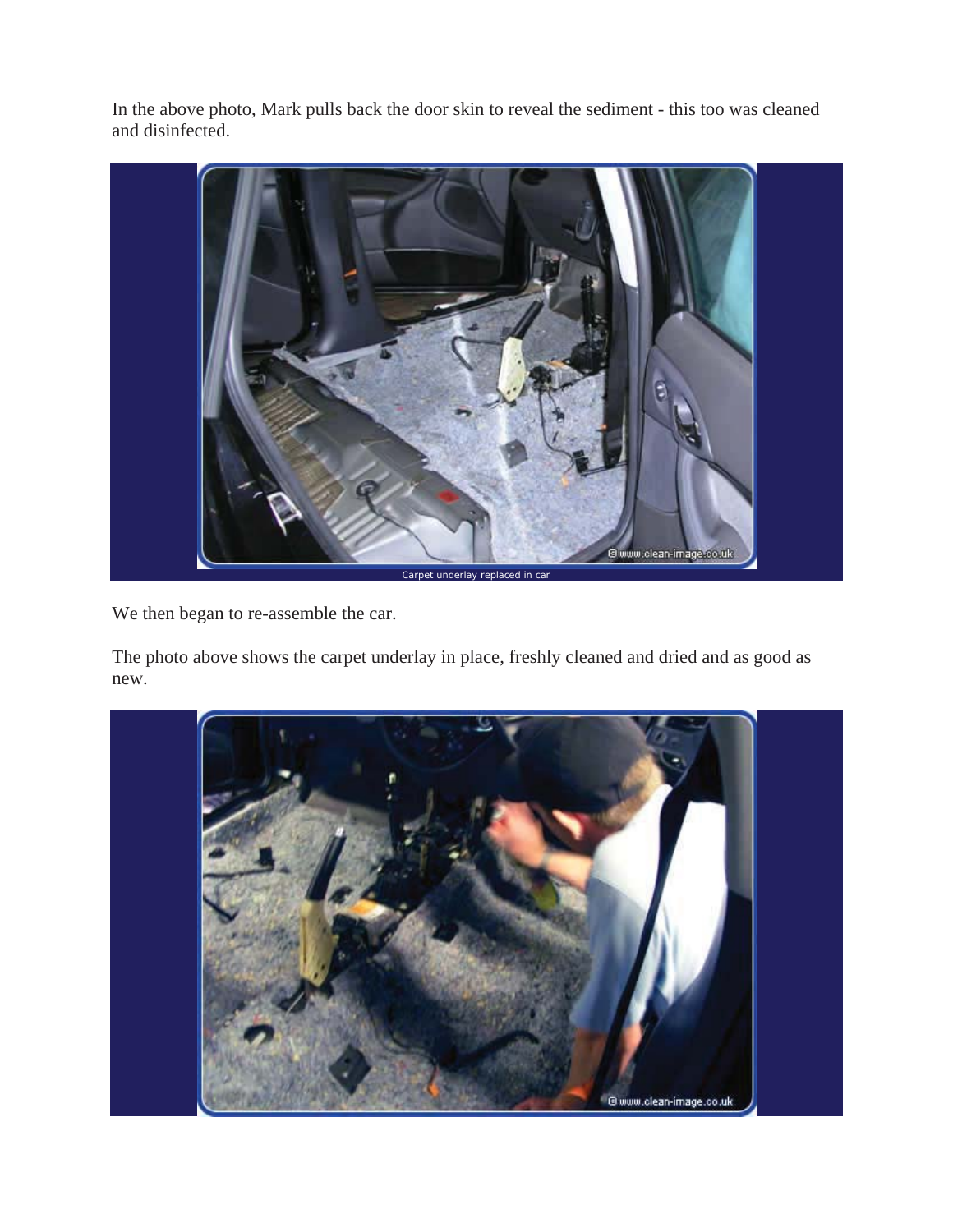We also re-greased bare metal and mechanical items to prevent corrosion.



Before each item was replaced in the car it was cleaned and inspected, and any mechanical items such as the seat adjusters were re-greased.

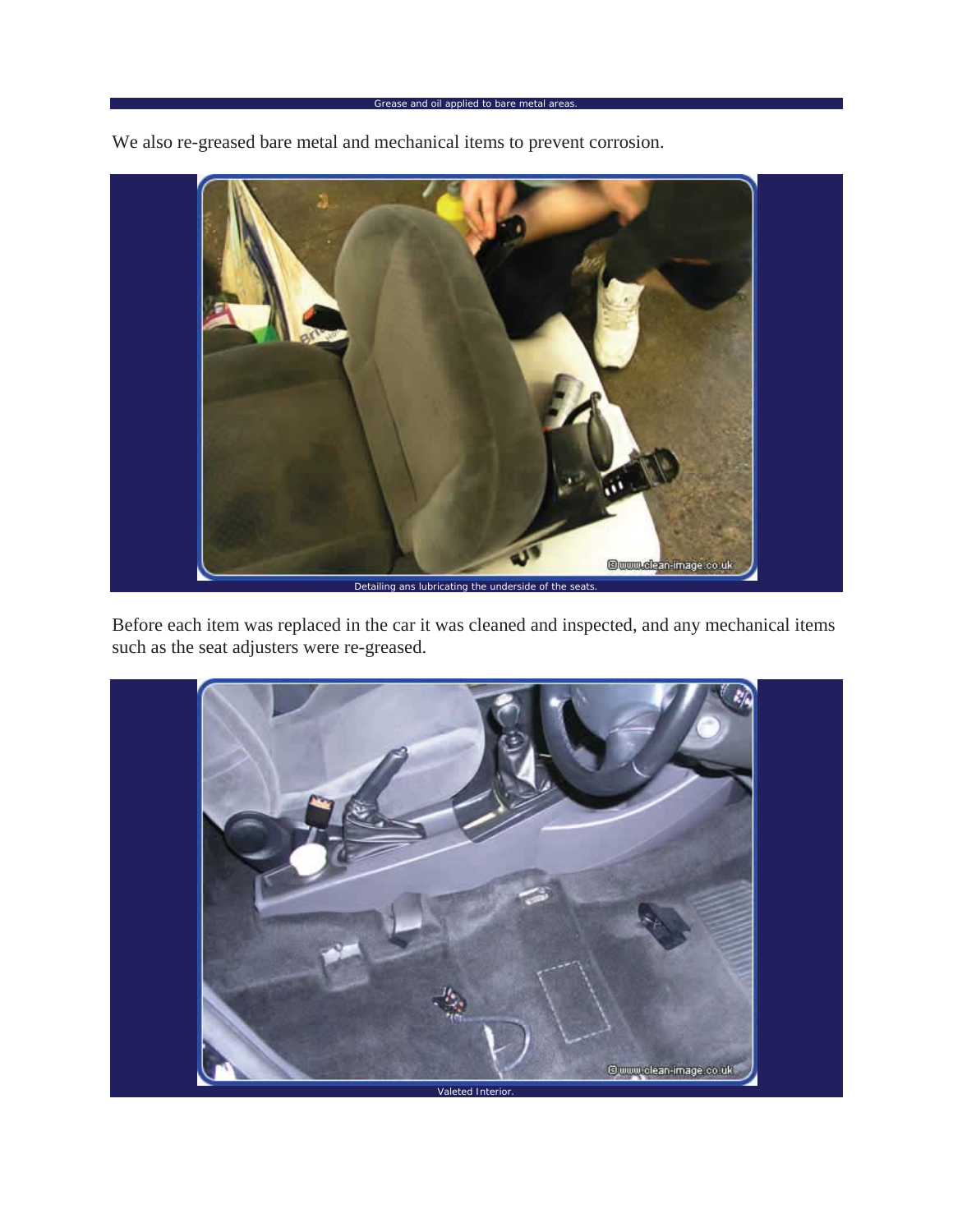

Final details. The key was also covered in silt, so I took it apart and cleaned it with dri-gard.

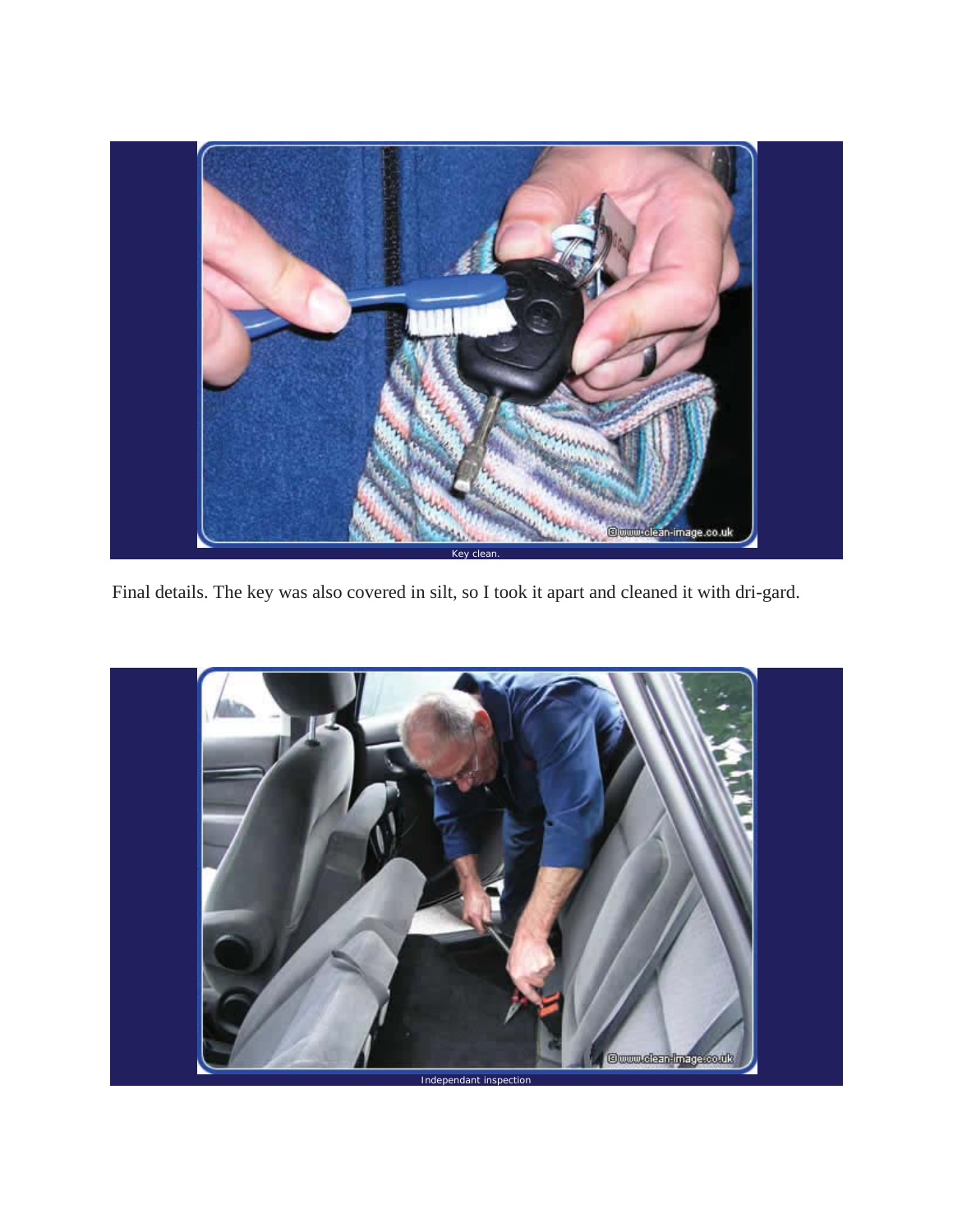The final stage was to commission an inspection from an independent motor mechanic to ensure that we have put the car back together properly - the photo above shows David from Hemming  $\&$ Reynolds checking the seatbelt fixtures with a torque wrench. Dave Hemmings has at least 45 years experience in motor repairs.

We can expect a lengthy and rigorous inspection by the insurance company, during which their inspector will remove panels and shine his torch into all the recesses, he will also view our photographic record of the work. I have to confess that we enjoy such visits because we know that this way our work is fully appreciated - there is an enormous sense of job satisfaction in flood and fire damage recovery.



We were able to return the car as good as new, odour free, silt free and completely dry.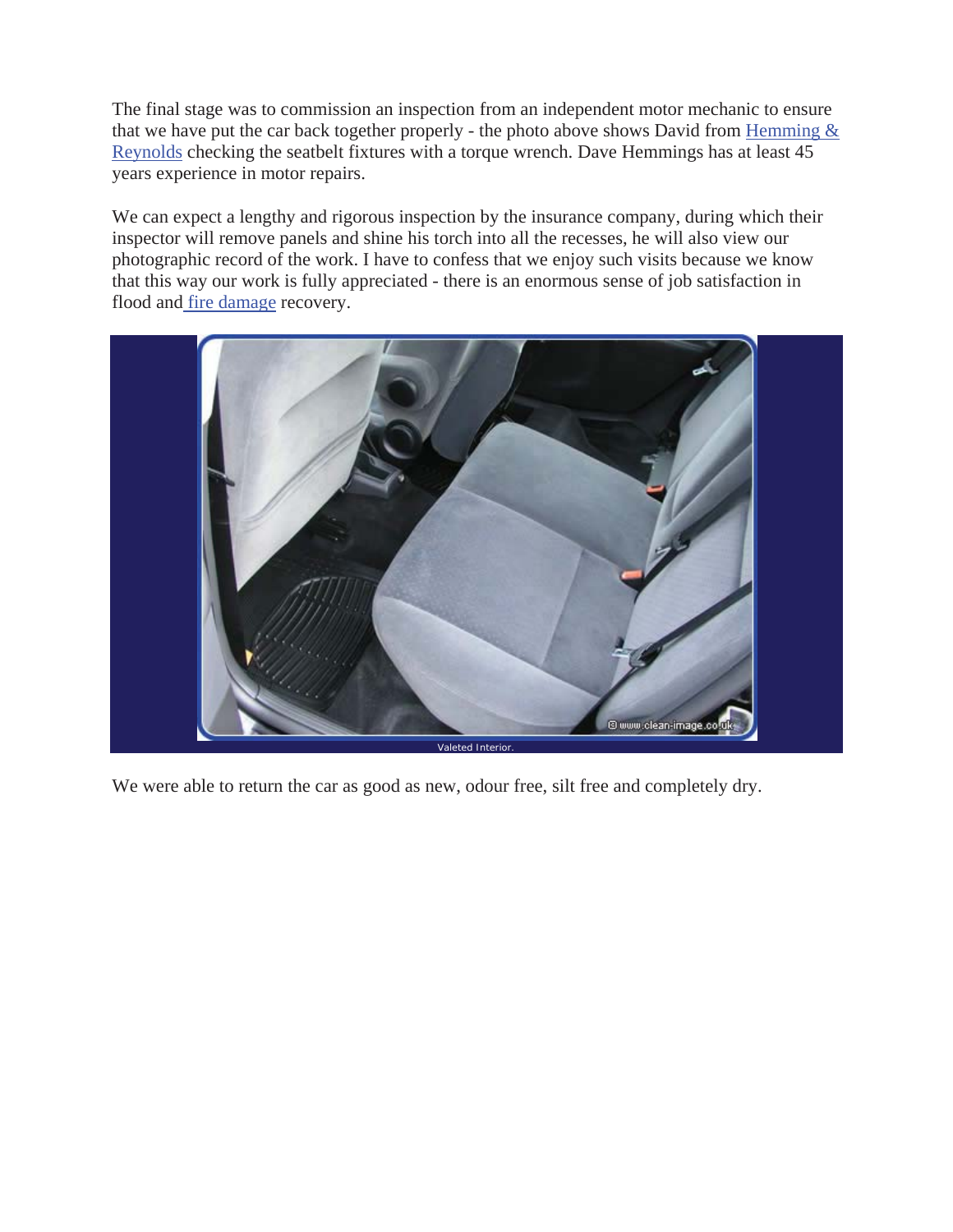

Each and any vehicle caught in a flood is a potential insurance write-off, some will are economically viable to restore, some are not, and the cleaning of the interior is only one factor that needs to be taken into consideration. But our flood recovery service gives insurers and buyers of salvaged vehicles a cheaper option than replacing parts.